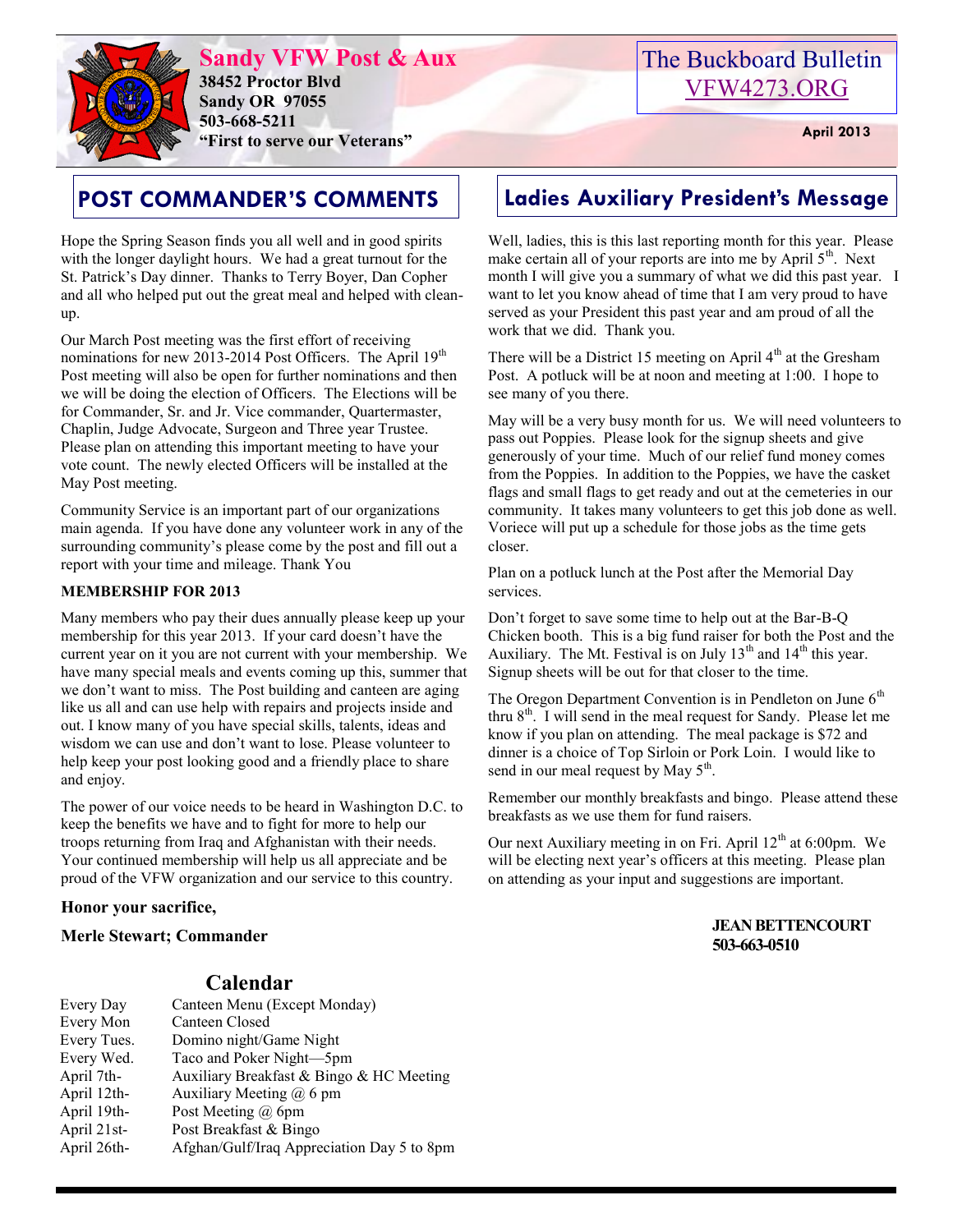#### **CANCER AID & RESEARCH CORNER**

Thanks to everyone for your help and participation with our last big cancer project, we raised \$328.00. THANK YOU, THANK YOU!!!!!

I want to remind all the auxiliary sisters of our CANCER GRANTS eligibility:

**1**. Applicant must be a member of the auxiliary one{1} full year.

**2**. Surgery of treatment after one [1] full year of membership.

**3**. CURRENT DUES MUST BE PAID before applying for a cancer grant.

**4**. After twelve months has passed from date of surgery, treatment or diagnosis application will not be accepted.

**5.** A member is allowed two [2] grants during her lifetime. Twelve [12] months must elapse between

new surgery and/or treatment for a second application to be considered. Continuous treatment which lasts beyond the twelve [12] month period will qualify for a second grant. **6**. Applications will NOT be accpted for DECEASED MEM-BERS.

7. GRANTS "in process" { DATE STAMPED UPON RECIPT AT NATIONAL HEADQUARTERS} at the time of member's death will be processed. FOR APPLICATION OR MORE INFORMATION CONTACT ME AT: 503-668- 4237.

#### **APRIL IS TESTICULAR CANCER MONTH**

Testicular cancer begins in the testicles, the two glands that produce male hormones and sperm. although rare. testicular cancer is the most common type of cancer in men aged 15 to 35. Testicular cancer is among the most curable cancers, even at an advanced stage, thanks to improved detection and treatment. There is a hifger incidence in men who had or have a condition called an undescended testicle, who have fertility problems, and who've had a father with the disease. Symptoms include swelling and hardening of a testicle and a change in its shape or size. Treatment includes surgically removing the cancerous testicle, radiation therapy, and chemotherapy.

#### **EVERYONE HAVE A WONDERFUL MONTH Voriece, Cancer Aid & Research**

### **The Auxiliary Chaplain Judy Gascon 503 668 3748**

On March 5<sup>th</sup> Penny Hofer's, Laura Baron's daughter, husband passed away of cancer. There was no funeral service. Our sympathies go out to Penny and Laura.

Rich Spitzengel, Kit's husband, had a heart attack. He is having a few breathing problems, as they are still trying to get the heart regulated. Rich is at home, with Kit, and getting by day to day until things settle down. Rich and Kit our thoughts and prayers are with you.

Now this is Jean writing. Our Chaplain, Judy Gascon, just called me from Providence Hospital to give her report for this month. She said she was going into surgery in one hour to get a pace maker. She passed out while serving her volunteer duty at the VA on Tues., March 19<sup>th</sup>. Her heart beat was too slow and they transferred her to St. Vincent, where she is now. Judy, you are one dedicated person in your service to our Auxiliary, Post and Veteran's Hospital. We are so fortunate to have you and are praying for your quick recovery.

#### **JUDY GASCON, AUXILIARY CHAPLAIN**

**503-668-3748**

Newsletter articles are due Feb 20 for the March. Newsletter. Contact your editor at: [vfwnewsletter@vfw4273.org](mailto:admin@vfw4273.org)

[VFW4273.ORG](http://vfw4273.org/)

| Post Officers        |                          | $2012 - 2013$ |                    | <b>Ladies Auxiliary Officers</b> |  |
|----------------------|--------------------------|---------------|--------------------|----------------------------------|--|
| Commander            | Merle Stewert            |               | President          | Jean Bettencourt                 |  |
| Senior Vice Cmdr     | <b>Charles Scantling</b> |               | Sr. Vice President | Dora Fitzpatrick                 |  |
| Junior Vice Cmdr     | Melissa Samels           |               | Jr. Vice President | Wanda Ichaels                    |  |
| Chaplain             | open                     |               | Treasurer          | <b>Sherlyn Carter</b>            |  |
| <b>Ouartermaster</b> | William Miller           |               | Chaplain           | Judy Gascon                      |  |
| Judge Advocate       | John Lamb                |               | Secretary          | Kay Gomes                        |  |
| Adjutant             | Neil Mortenson           |               | Guard              | Midge Wadkins                    |  |
| Surgeon              | Mark Wolter              |               | Conductress        | Voriece Blair                    |  |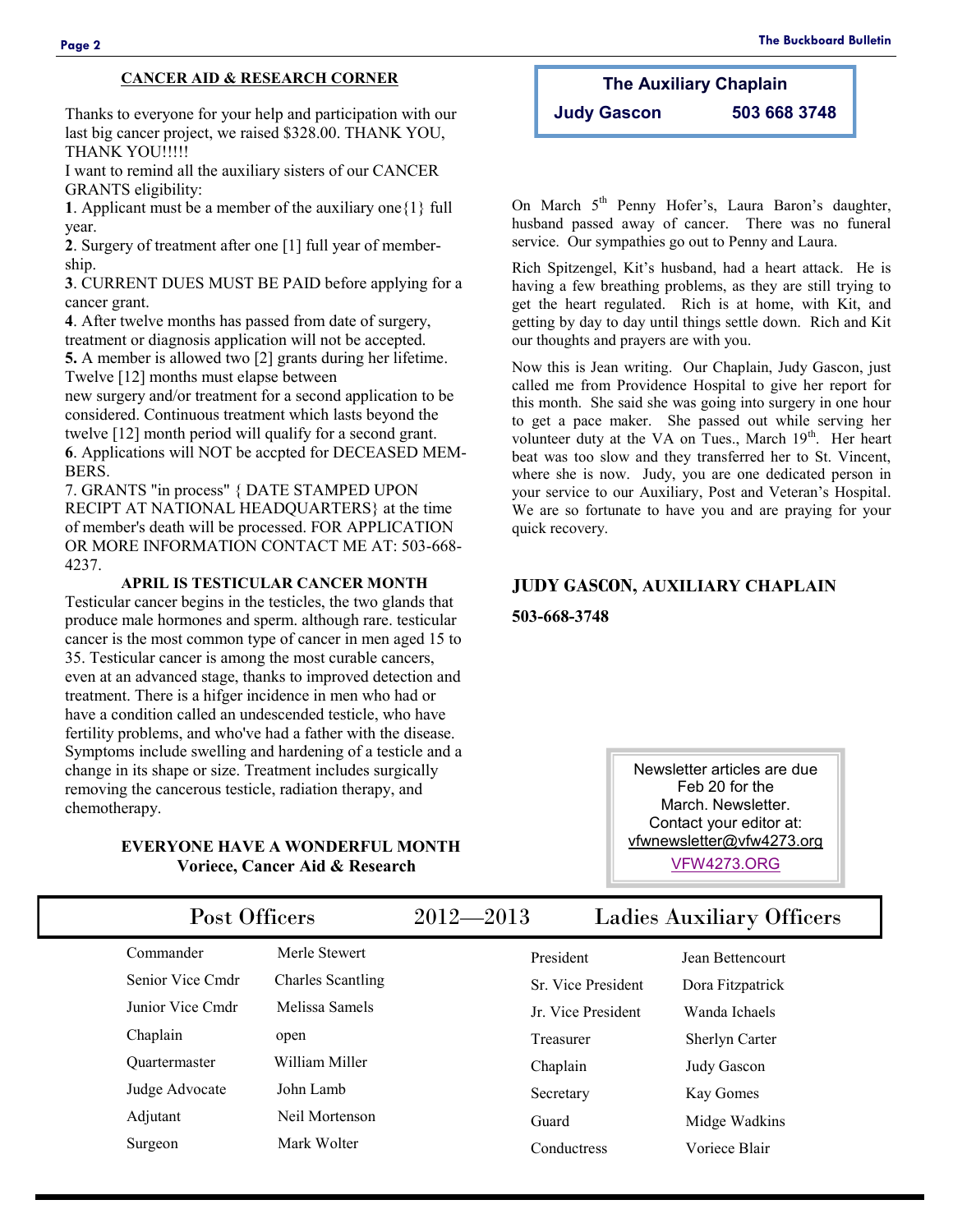### **Canteen Corner**

April is here and we are still seeing snow and lots of rain. Here is hoping that by the end of April we will have better weather.

March was a very good Month!! Voriece Blair put on a great Breakfast. Thank you to all that were here to help! Thank you Mr. Wilson for the great pot of Chili you made up for the Post meeting, I appreciated your help! The St. Patty's day Dinner put on by Dan Copher and Terry Boyer was a hit. Thank you to all that helped, Gary Lightcap and Jimmie. The post breakfast was also a great hit, again Thank you to Dan Copher and Terry Boyer for preparing a great meal. Thank you to Miss Mary for helping with the clean up!

We had a good turn out for the Concealed Weapons Class that was put on by Jeff Whitacre, Thank you!!

April will begins as follows;

April 7th—Auxiliary is putting on the Breakfast and Bingo, please come in and join us for a wonderful Breakfast.

House Committee meeting @ Noon.

April 12th—Auxiliary meeting that begins at 6pm and I will begin serving dinner at 5pm.

April 19th—Post meeting that begins at 6pm and I will begin serving dinner at 5pm.

April 21st—Post Breakfast and Bingo

April 26th—Afghan, Gulf and Iraq Veterans Appreciation Day! We will have good food, spirits and a chance to meet all of you. So come in and meet us, there are a great bunch of people here, that would like to meet you!

#### **A SPECIAL THANK YOU TO MATHIAS ENGBLOM FOR THE \$300 DONATION!!**

### **Here are some upcoming events in May 2013**;

May 4th, Come join us for a Mexican dinner, Clyde Wentworth will be cooking up his famous Chicken Enchilada's and Vicki Velmere will be cooking up her Beef Enchilada's, along with Refried Beans, Spanish Rice and a Desert. Tickets go on sale during April the meal will be \$8.00. Will begin at 6pm

May 31st, come join us for a Steak and Oyster Rockefeller (w/Baked Potato, Green Beans, roll and Desert) dinner for \$12, tickets will be on sale through April and part of May. Will begin at 6 pm!

Thank you for your service You are all appreciated!!!!

Pamela

**Quartermaster Corner**

**The 4th Friday of the month through May**

**We will be offering our Afghan/Gulf/Iraq Veterans, an Appreciation Day 5 to 8 pm**

**Free Food for Afghan/Gulf/Iraq Veterans. 2 drinks to the Afghan/Gulf/Iraq Veterans, that show current VFW Membership and /or DD214**

**Come in and meet us and let us meet you!**

### **Extra note from the Commander**

May 4th—District 15 Spring Meeting, Schedule as follows;

12:00—Potluck

1:00—Meeting (also District Elections)

Meeting will be at Gresham Post 180,

150 Powell Blvd., Gresham Oregon, Old Court House

Convention Form for Junes Convention will be attached in the mailing (snail Mail) of the news letter.